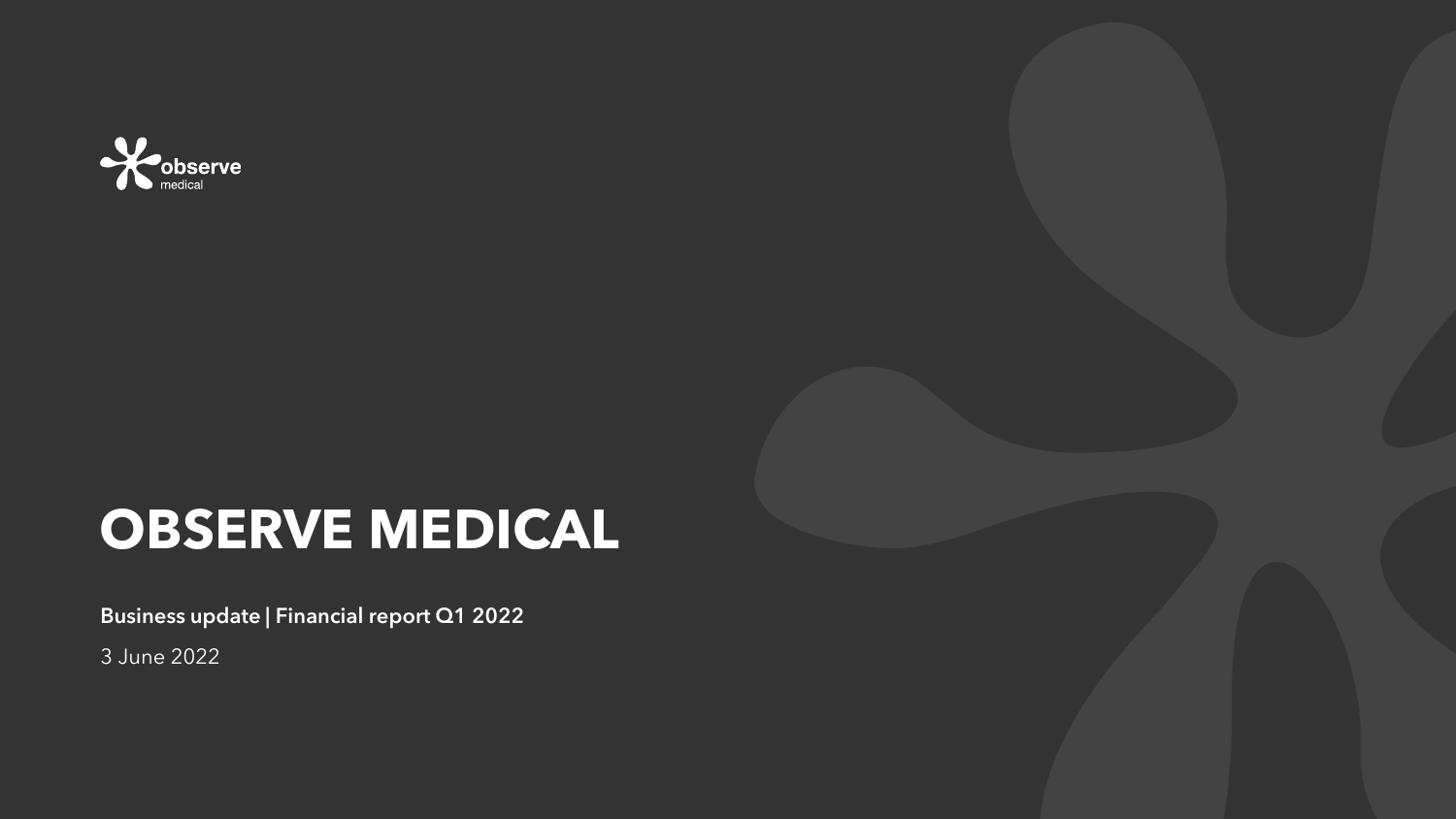## **Presenting team**



Rune Nystad Chief Executive Officer Observe Medical

20+ years of experience from global medtech and industrial technology from the Nordics, US, Germany, Ireland and Hong Kong, including Boston Scientific



Per Arne Nygård Chief Financial Officer Observe Medical

20+ years of experience from finance and accounting in various sectors with leadership roles in several publicly listed corporates

observe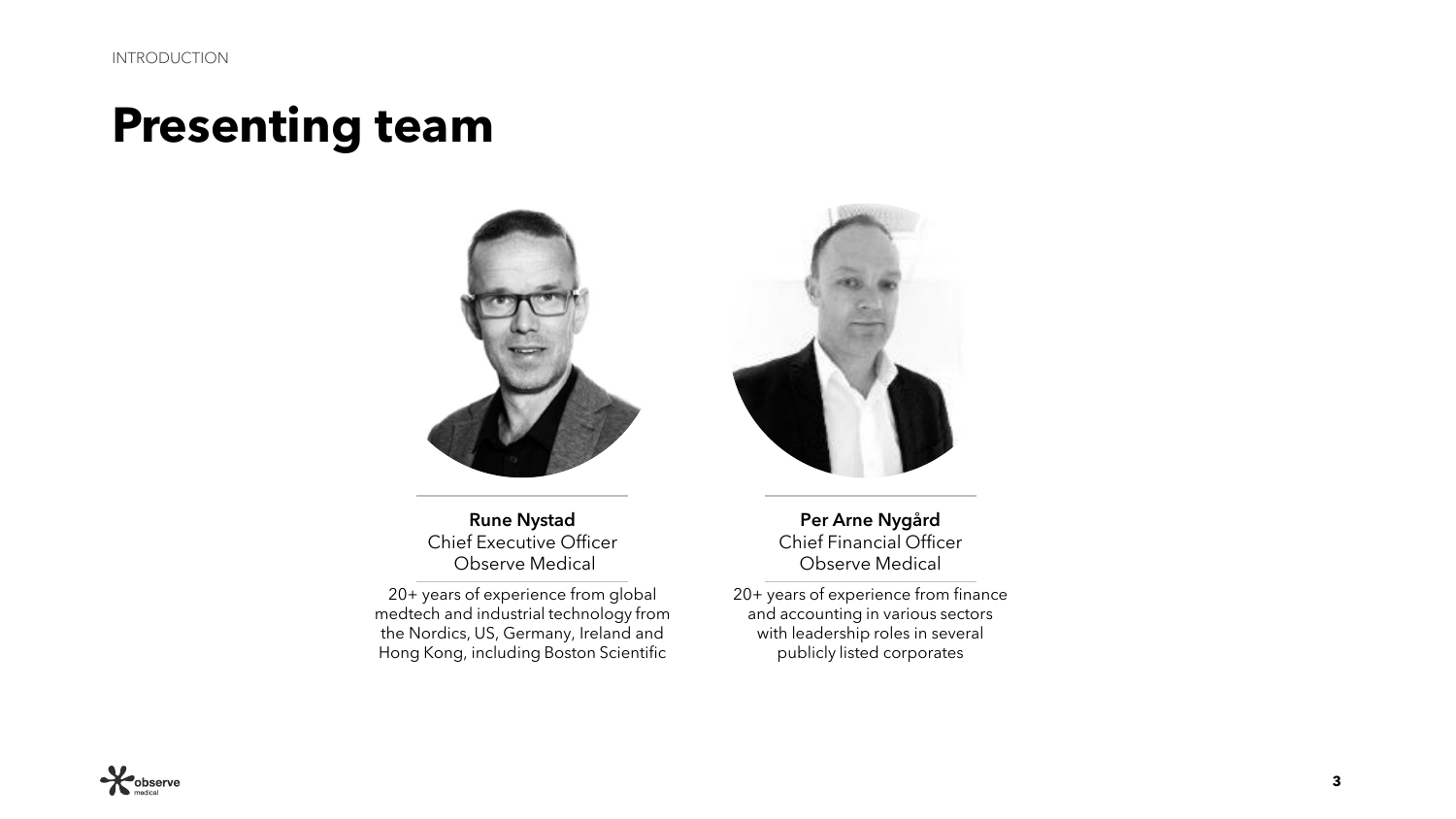# **Nordic medtech company with global reach**



Commercializing proprietary innovative medtech products on a global market International distributor and partner network and Nordic direct sales operations Solid platform for further organic growth and through targeted M&A





Patient welfare Health economics Data accuracy



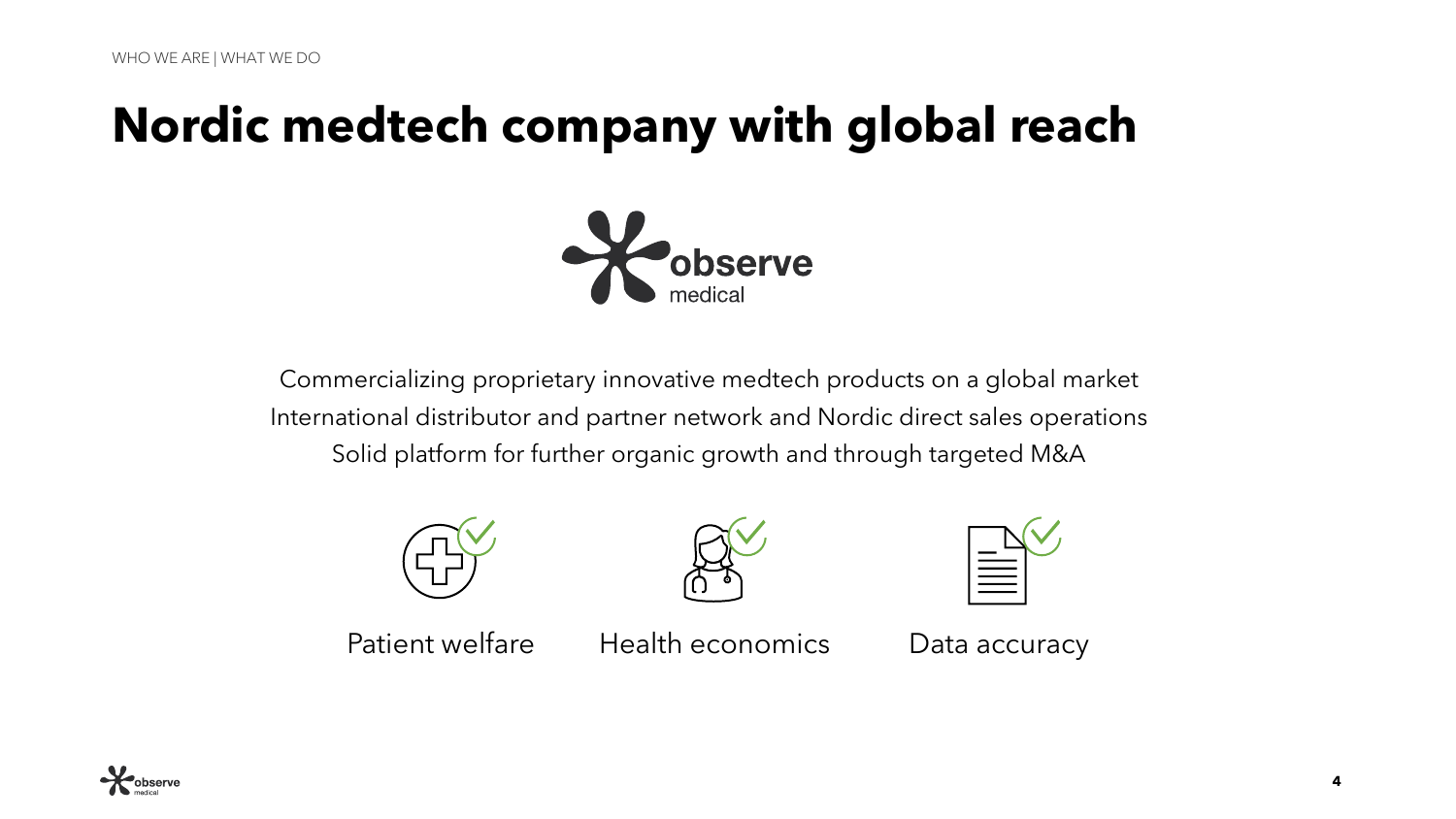# **Progress and Q1 highlights**

### **Operational status**

- Preparing and strengthening the platform for growth
- Streamlining organization and other operational synergies following acquisition of Biim Ultrasound
	- Administration
	- Technical
	- Manufacturing
	- Regulatory
	- Commercial
- Continuing roll-out of Biim in the US together with Fresenius Kidney Care
- Preparing Sippi® for scale-up
- Increase of activities for Nordics

### **Q1 financial highlights**

- Revenues NOK 7.7 million
- Gross margin 43.7%
- Biim Ultrasound included as of 1 March 2022
- NOK 180 million rights issue completed

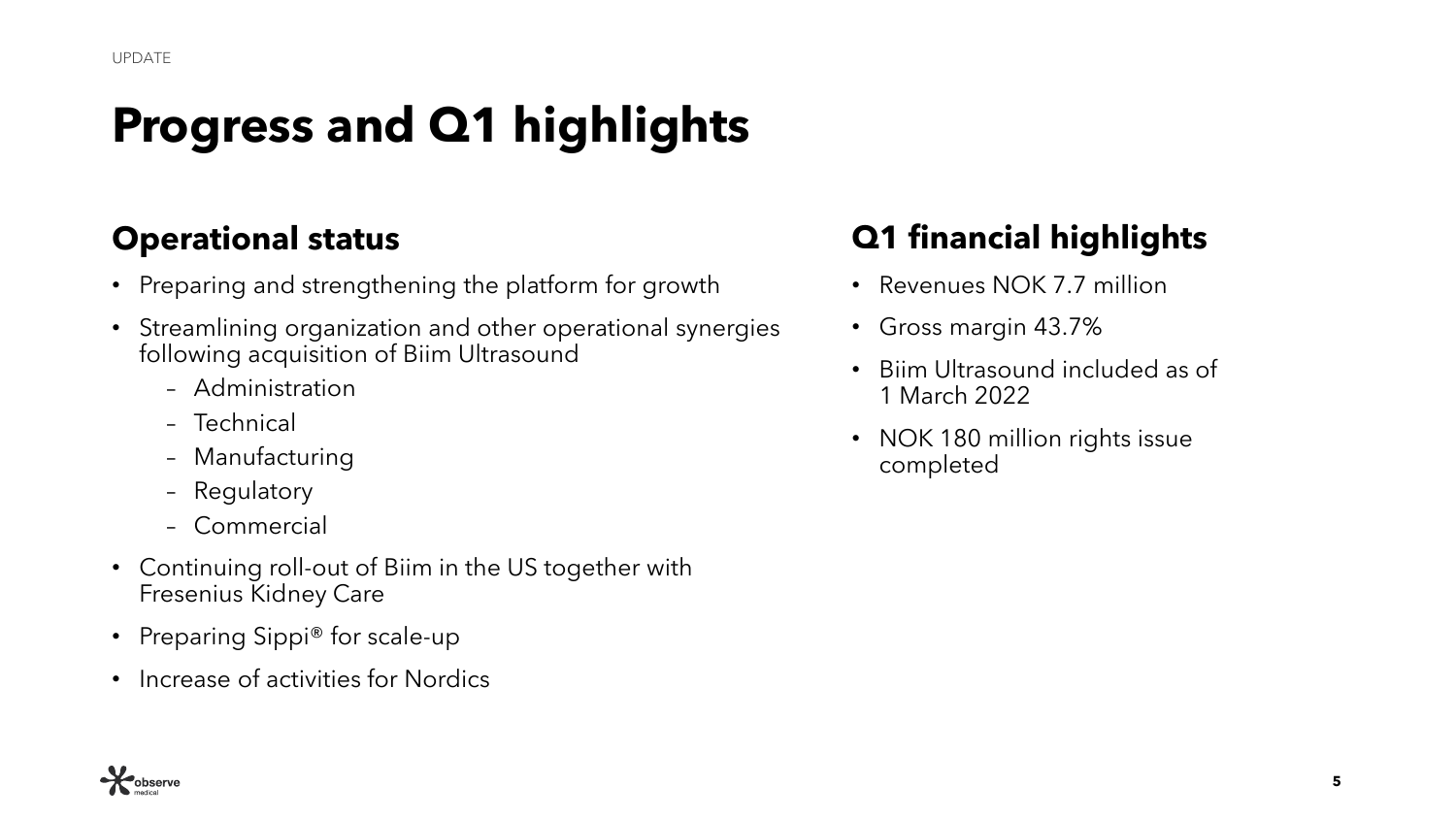# **Status: Biim**

- Continuing Biim roll-out with Fresenius Kidney Care educational centres throughout the USA
- Strong engagement with Fresenius c-level team to ensure success
- Need drives distribution to clinics in Costa Rica and Hawaii
- Training of key personnel across clinics
- Production of educational videos in process to further drive adoption

 $112-4$ 

**6**

*Ultrasound made-simple. An intuitive and low complexity device. Tailor-made concept for nurses and other clinical staff*

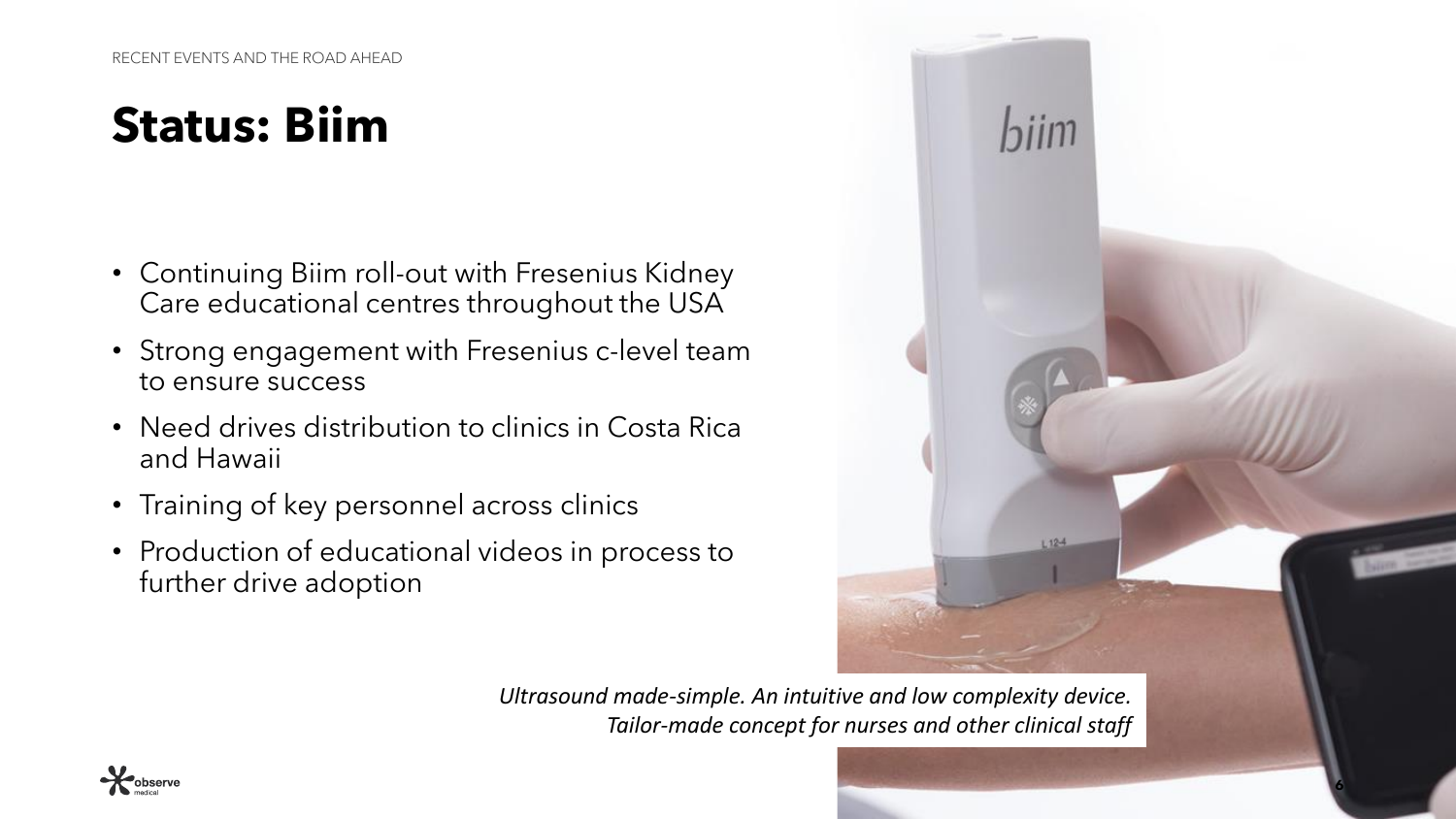# **Status: Sippi®**

- Alignment of commercial strategies, country specific
- Prepared a regulatory pathway in the US
- Successful medical device regulation (MDR) process in Europe
- Production partner closes down manufacturing in Belarus
- Working with potential manufacturing partners for stable supply
- Preparation for scale-up

*Sippi® solves one of the last manual monitoring procedures in the ICU*

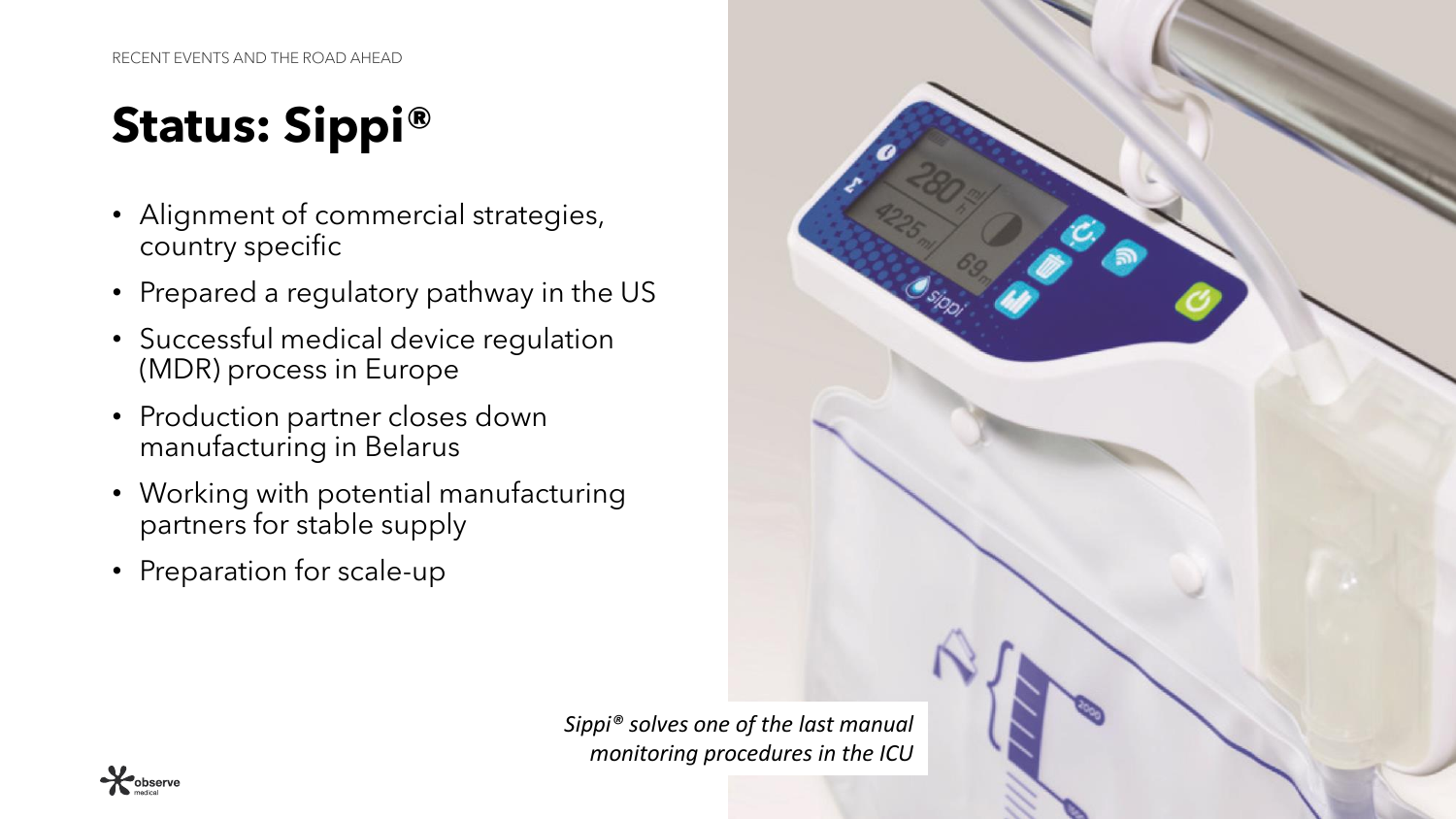# **Status: Nordic sales and distribution**

- Covid situation improves for hospitals visits
- New contract secured for anaesthesia tubes in Uppsala, Mora, Ørebro
- New contract secured for medical honey (antibacterial agent) in Uppsala, Mora, Ørebro. This ensures national coverage in Sweden
- Sales of punches and currents (*hudstansar* og *ringcurretter*) increased from SEK 0.5 million to SEK 1.2 million

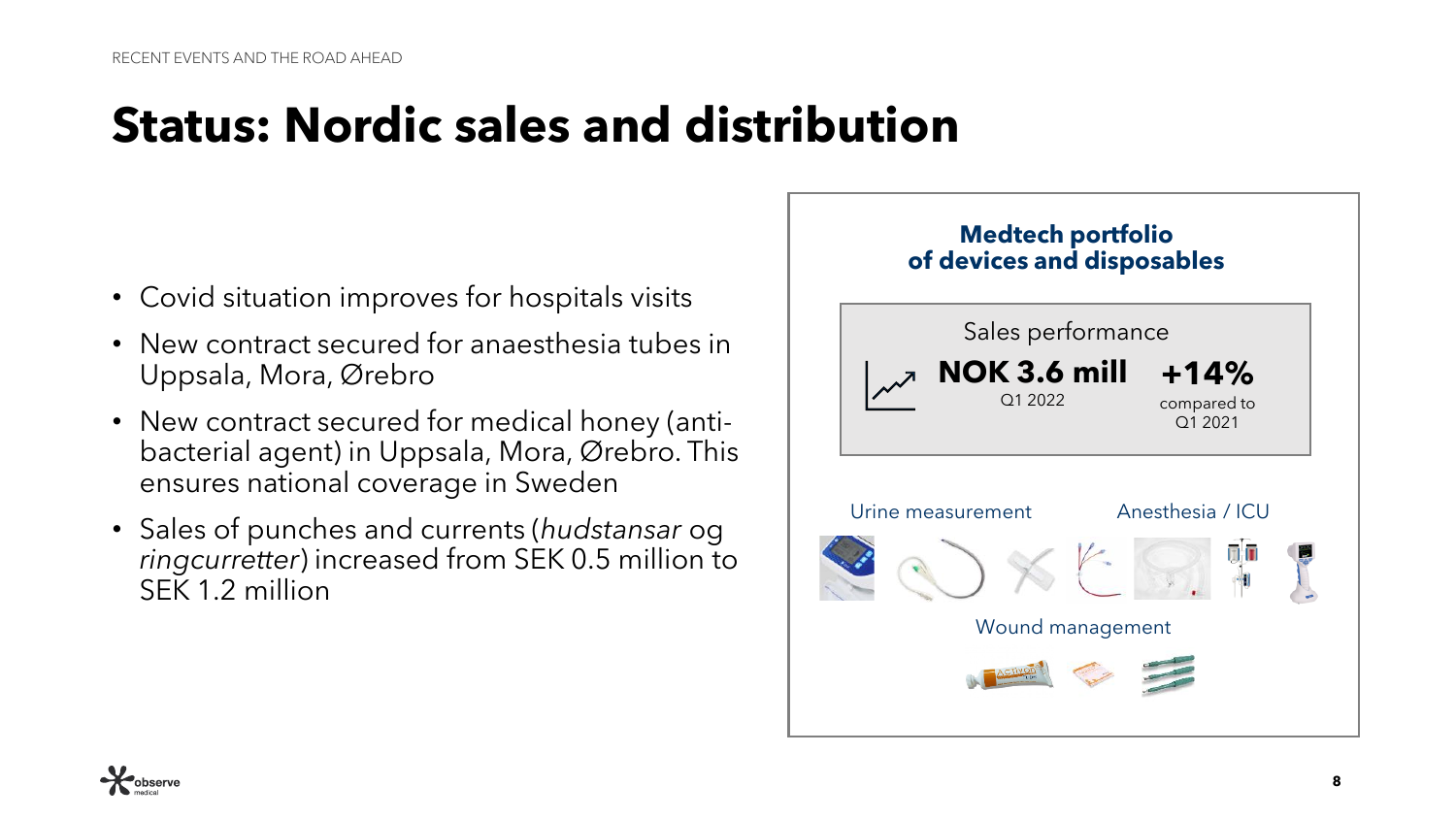# **Q1 2022 financials**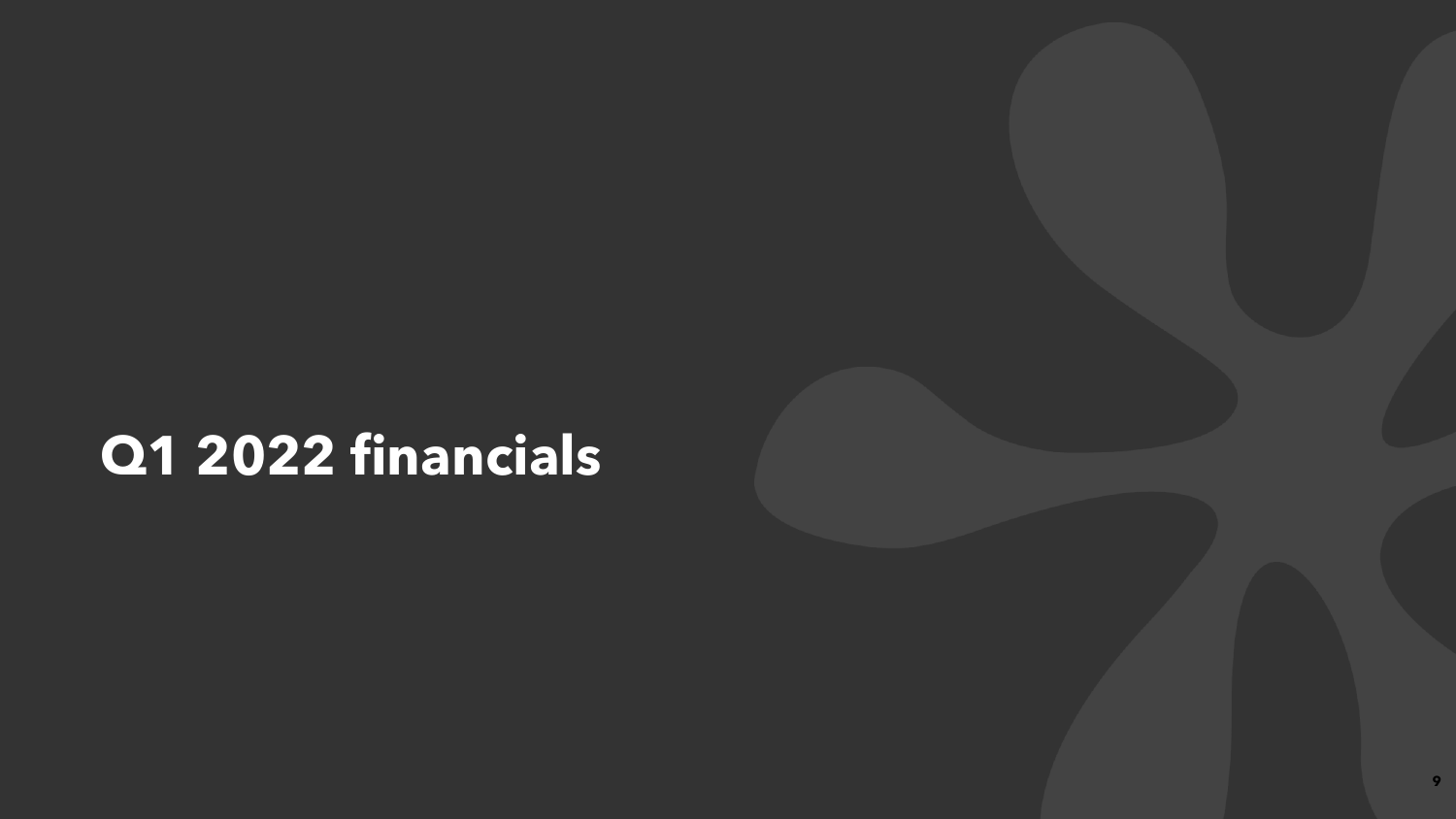## **Financial Highlights**

#### **Sales performance in the first quarter**

- Revenue growth +148% Y-O-Y\*, driven by strong sales for the Nordic distribution portfolio in Q1 and for the Biim ultrasound probe in March 2022
- Gross margin increased from 27.1% Q1 2021to 43.7% Q1 2022

#### **High activity within operations and M&A**

*\* year-over-year*

- Rights Issue of NOK 180 million completed in Q1 2022 and significantly strengthen the equity and cash balance
- Repaid current interest-bearing debt in March 2022

![](_page_8_Figure_8.jpeg)

Revenue and gross results Q1 2022\*\*

*\*\* Biim Ultrasound included as of 1 March 2022 Amounts in NOK thousand*

**10**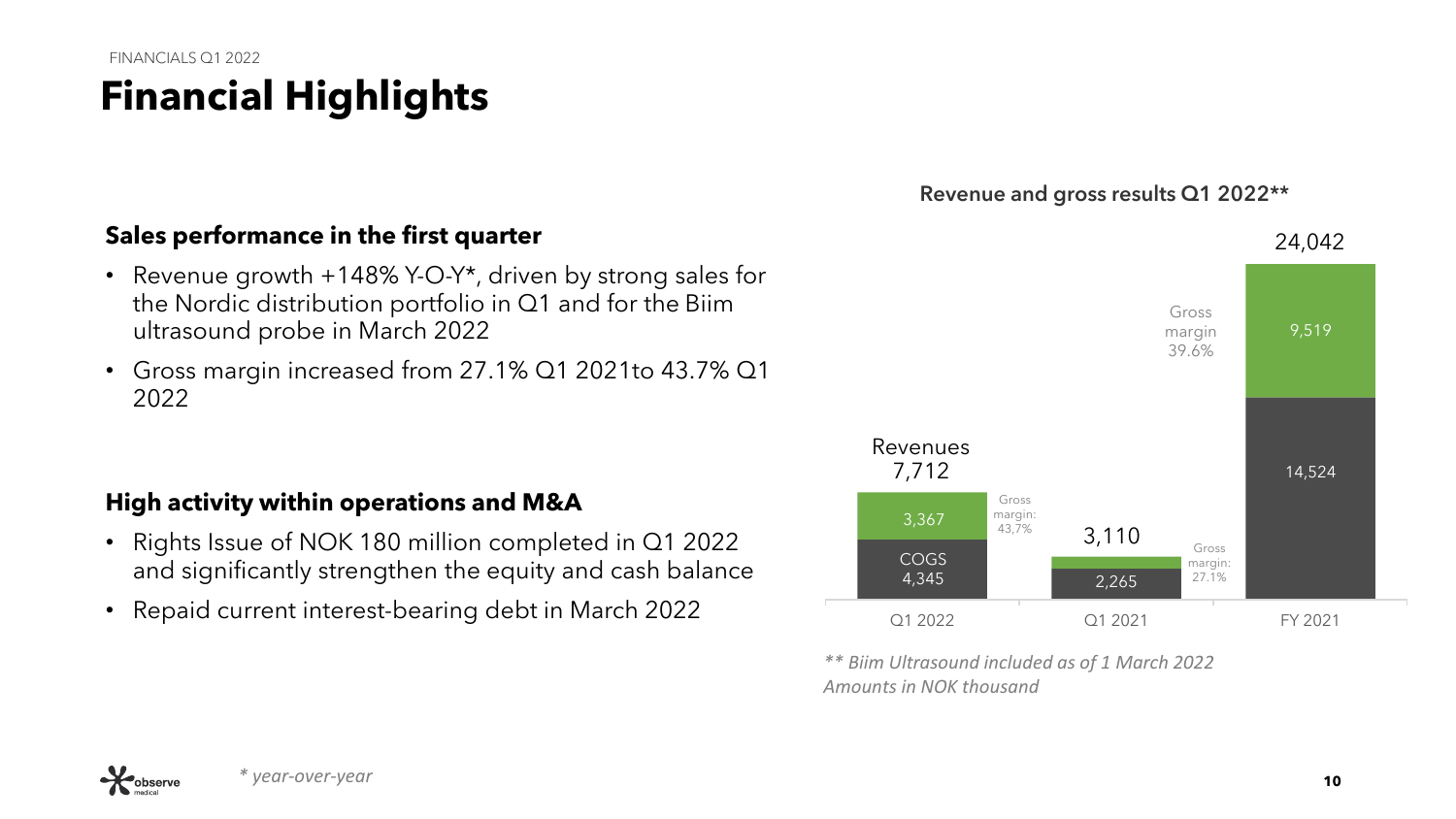#### FINANCIAL REVIEW

### Key figures Profit and loss statement

| FY 2021  |
|----------|
|          |
| 24 042   |
| 9519     |
| 37981    |
| $-28462$ |
| 4619     |
| -33 081  |
| 3463     |
| $-36543$ |
| 10 2 23  |
| $-26321$ |
|          |

• *Biim Ultrasound's Profit and loss statement included in the Group's consolidated Profit and loss as of 1 March 2022*

• *Non-recurring items is related to M&A expenses in 2021 and 2022 in connection with the Biim Ultrasound AS acquisition*

#### Q1 2022

- +14% revenue growth Y-O-Y from Nordic portfolio and approximately NOK 4 million in revenues from Biim ultrasound probe.
- Operating expenses before nonrecurring items increased compared to same period last year mainly due to increased headcount and that Biim Ultrasound is included as of 1 March.
- Increased depreciation and amortization related Biim Ultrasound included amortization of surplus values allocated in the PPA
- Result of negative TNOK 9,009 compared to negative TNOK 4,819 in the same period last year

![](_page_9_Figure_10.jpeg)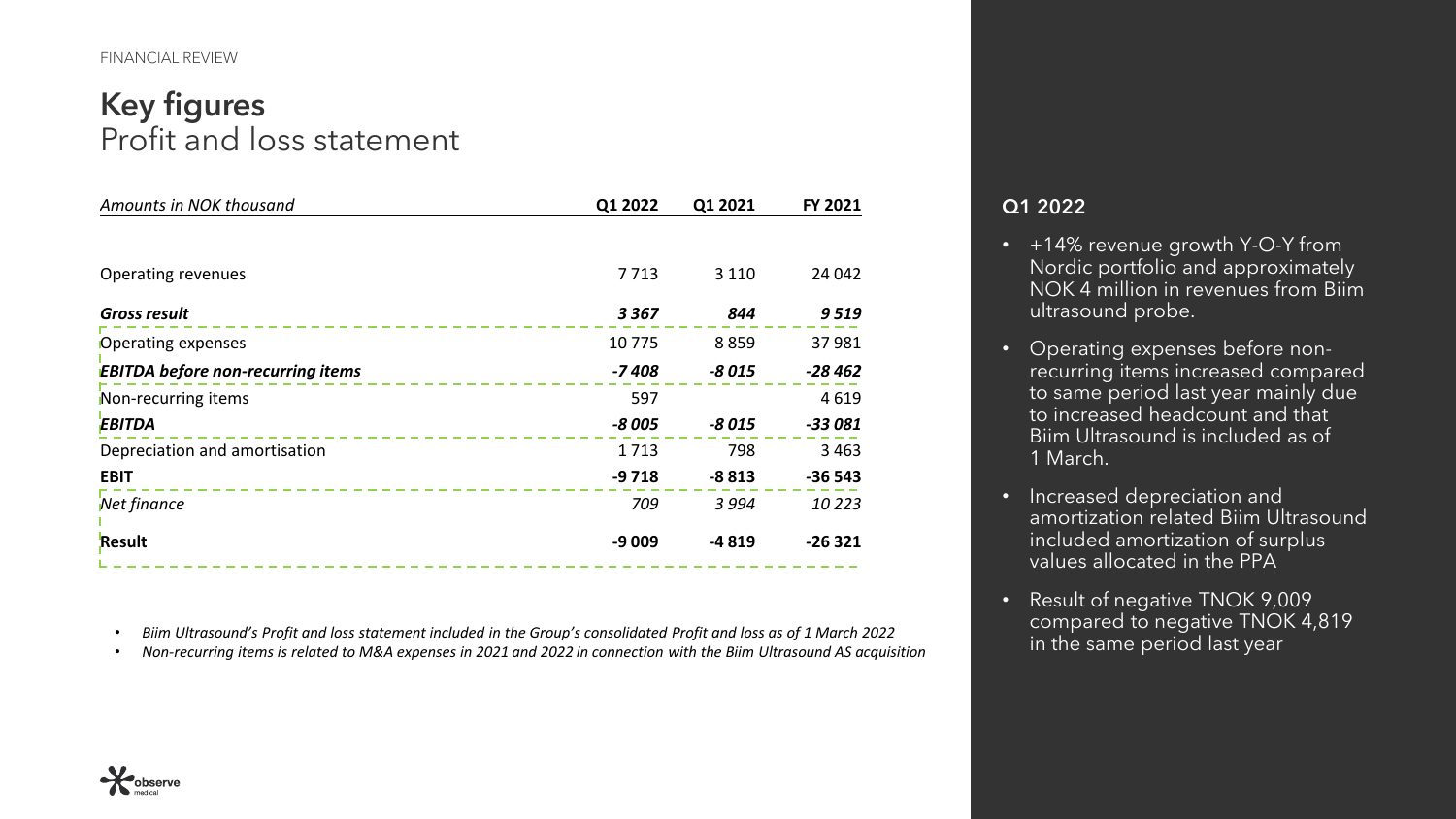#### Key figures Statement of financial position

| (Amounts in NOK thousand)             |         |         | At 31 March 2022 At 31 March 2021 At 31 December 2021 |
|---------------------------------------|---------|---------|-------------------------------------------------------|
| <b>ASSETS</b>                         |         |         |                                                       |
|                                       |         |         |                                                       |
| <b>Non-current assets</b>             |         |         |                                                       |
| Goodwill                              | 82 134  | 33 933  | 33 870                                                |
| Intangible assets and tangible assets | 105 292 | 20710   | 22709                                                 |
| <b>Total non-current assets</b>       | 187426  | 54 643  | 56 579                                                |
|                                       |         |         |                                                       |
| <b>Current assets</b>                 |         |         |                                                       |
| Receivables and inventories           | 15026   | 11 480  | 12 2 9 4                                              |
| <b>Bank deposits</b>                  | 70 992  | 7 2 3 5 | 2864                                                  |
| <b>Total current assets</b>           | 86 017  | 18715   | 15 158                                                |
|                                       |         |         |                                                       |
| <b>Total assets</b>                   | 273 444 | 73 358  | 71 737                                                |

- Non-current assets consist of:
	- Goodwill,
	- intangible assets related to Sippi® and Biim probe,
	- Tangible assets consist of ordinary office equipment and right of use assets related to lease agreements

The increase in the quarter is due to allocated goodwill and surplus values from the Biim acquisition and capitalized of Biim probe development

- Increased receivables and inventories is mainly related to Biim Ultrasound
- Bank deposits at 31 March 2022, were TNOK 70,992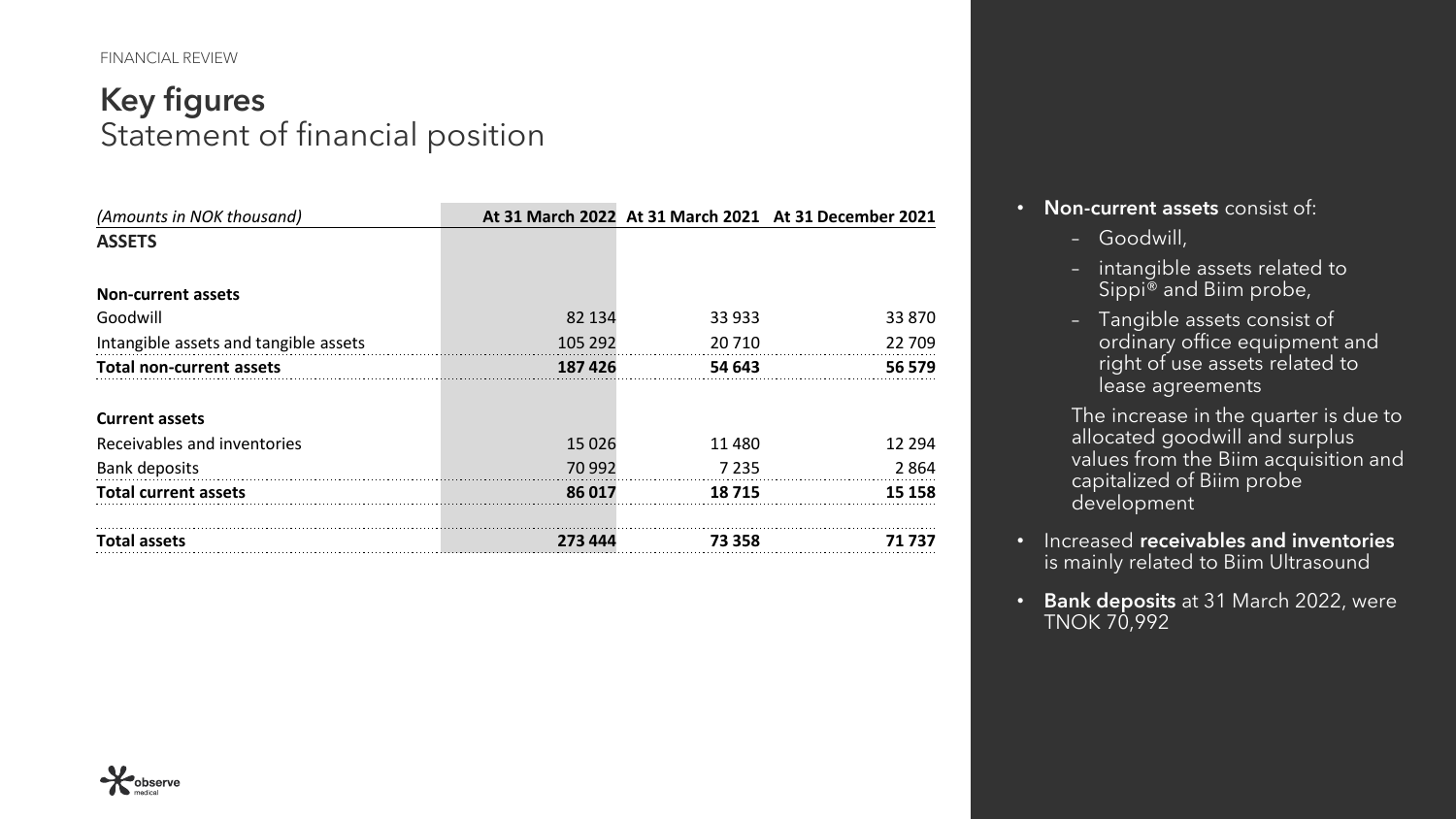### Key figures Statement of financial position

| (Amounts in NOK thousand)                |          |         | At 31 March 2022 At 31 March 2021 At 31 December 2021 |
|------------------------------------------|----------|---------|-------------------------------------------------------|
| <b>EQUITY AND LIABILITIES</b>            |          |         |                                                       |
|                                          |          |         |                                                       |
| Total equity                             | 177938   | 6632    | -14 122                                               |
|                                          |          |         |                                                       |
| <b>Non-current liabilities</b>           |          |         |                                                       |
| Contingent consideration                 | 13 344   | 22 3 68 | 13 0 31                                               |
| Non-current interest bearing liabilities | 44 502   | 36 127  | 550                                                   |
| <b>Total non-current liabilities</b>     | 57845    | 58 495  | 13 5 8 1                                              |
|                                          |          |         |                                                       |
| <b>Current liabilities</b>               |          |         |                                                       |
| Interest bearing current liabilities     | 14 795   | 310     | 54 5 21                                               |
| Other current liabilities                | 22 8 6 6 | 7922    | 17757                                                 |
| <b>Total current liabilities</b>         | 37 661   | 8 2 3 2 | 72 278                                                |
| <b>Total liabilities</b>                 | 95 506   | 66 726  | 85 860                                                |
| <b>Total equity and liabilities</b>      | 273 444  | 73 358  | 71 737                                                |
|                                          |          |         |                                                       |

- Equity of TNOK 177,938 at 31 March 2022.
- **Non-current interest-bearing liabilities** is mainly related to loan agreement with Navamedic ASA and an innovation loan in Finland
- Current interest- bearing liabilities includes:
	- Loan agreement with Ingerø Reiten Investment Company of TNOK 10,613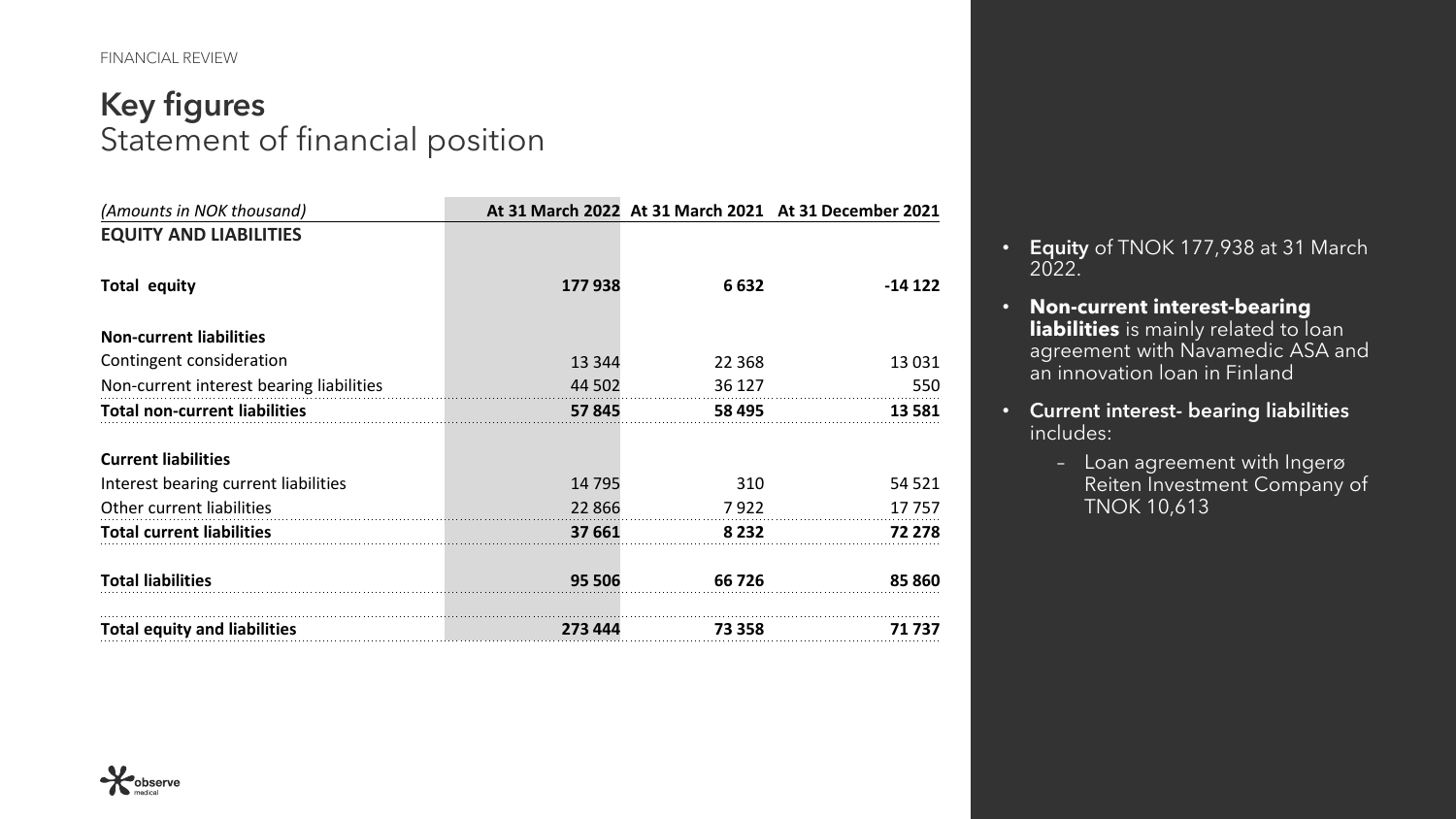FINANCIAL REVIEW

### Key figures Cash flow statement Q1 2022

*(Amounts in NOK thousand)*

![](_page_12_Figure_3.jpeg)

- Cash flow used in operating activities mainly related to the EBIT result Q1 2022 affected by increased headcount and the Biim acquisition
- Cash flow used in investing activities is mainly related to cash portion of the purchase price for Biim Ultrasound
- Cash flow from financing activities is mainly related to net proceeds from the Rights Issue and repaid current interest-bearing debt
- Cash deposits end of the period at TNOK 70,992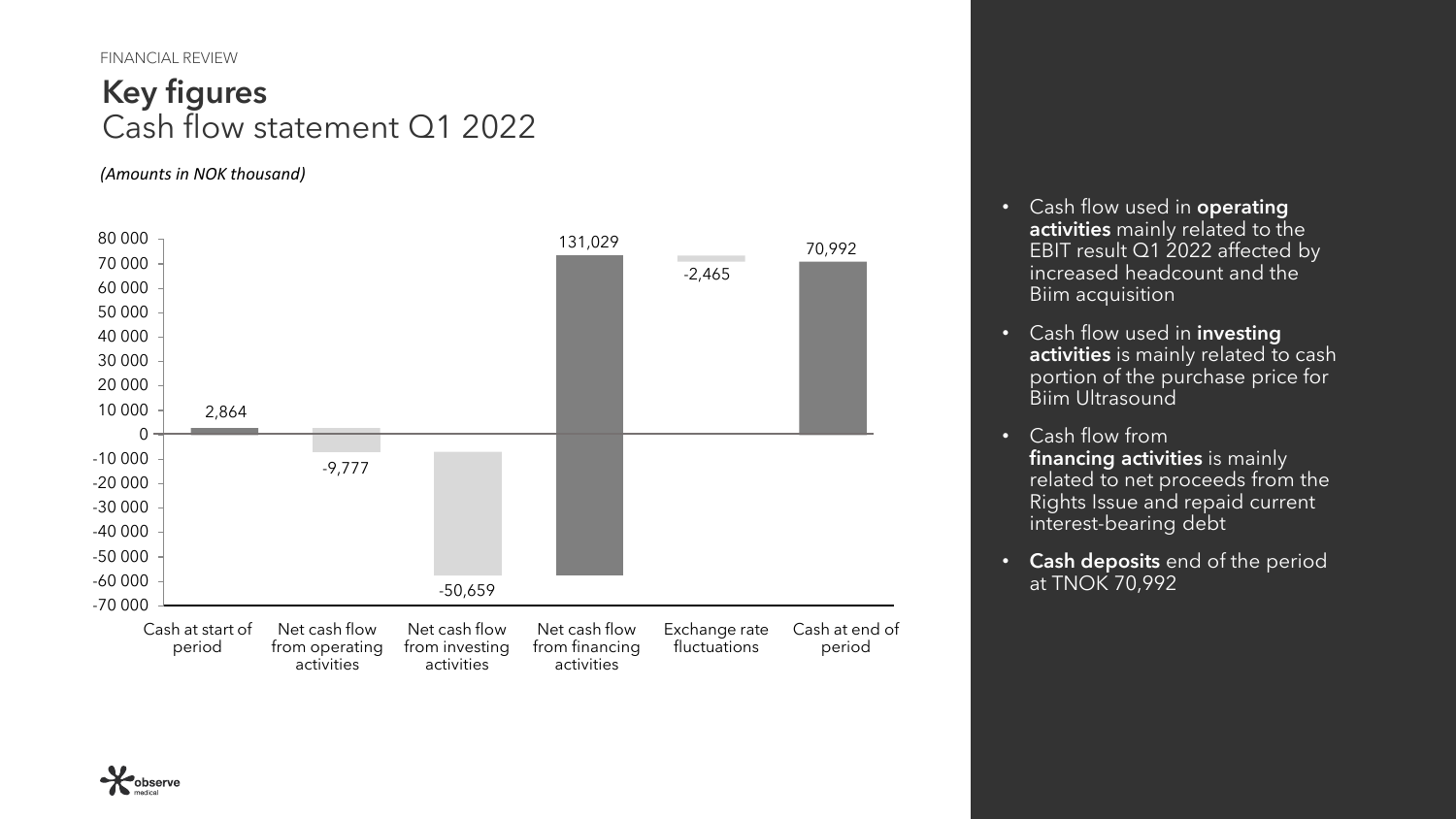![](_page_13_Picture_0.jpeg)

# **Nordic medtech company with global reach**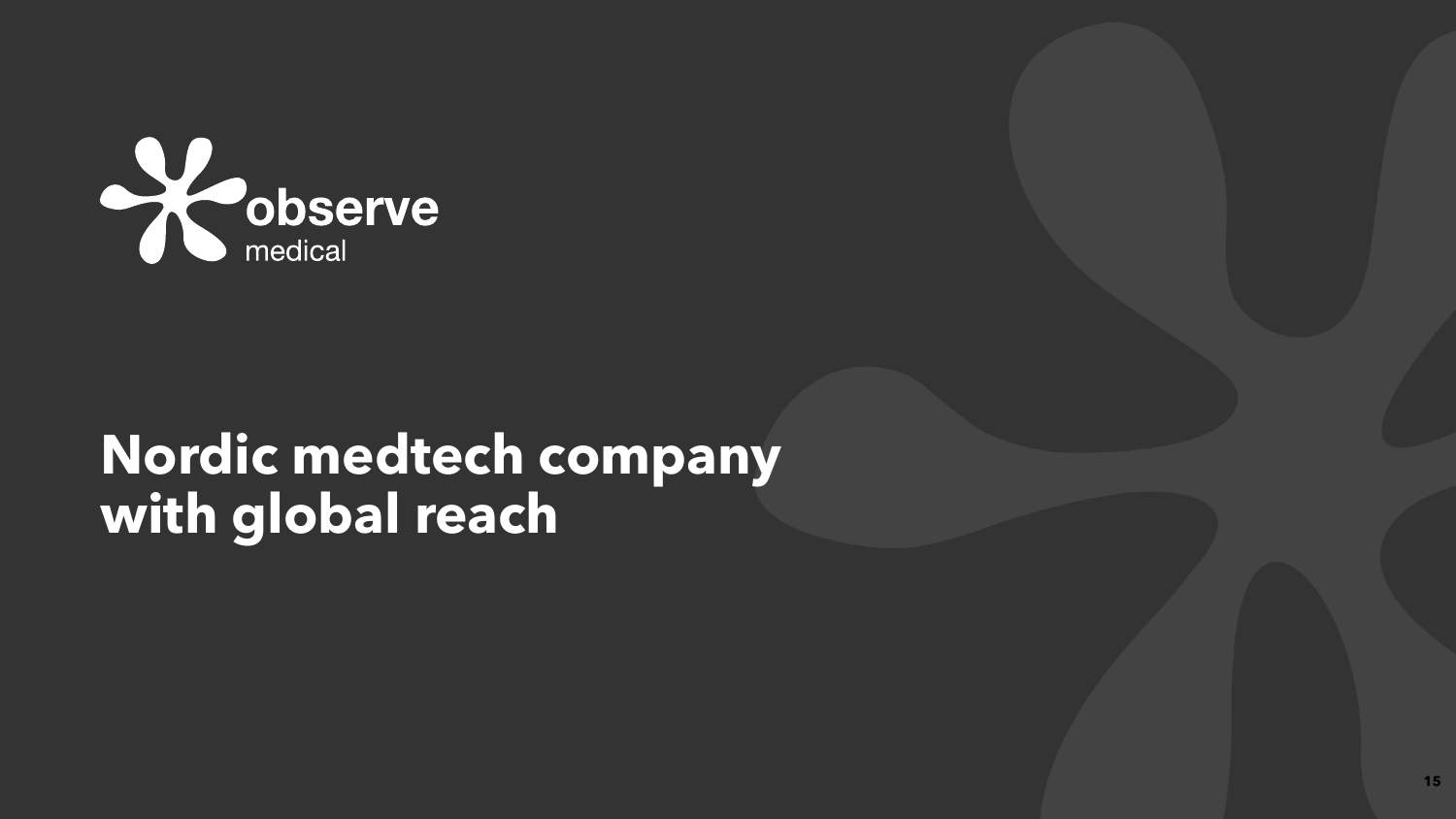# **Q1 2022 financials**

Appendix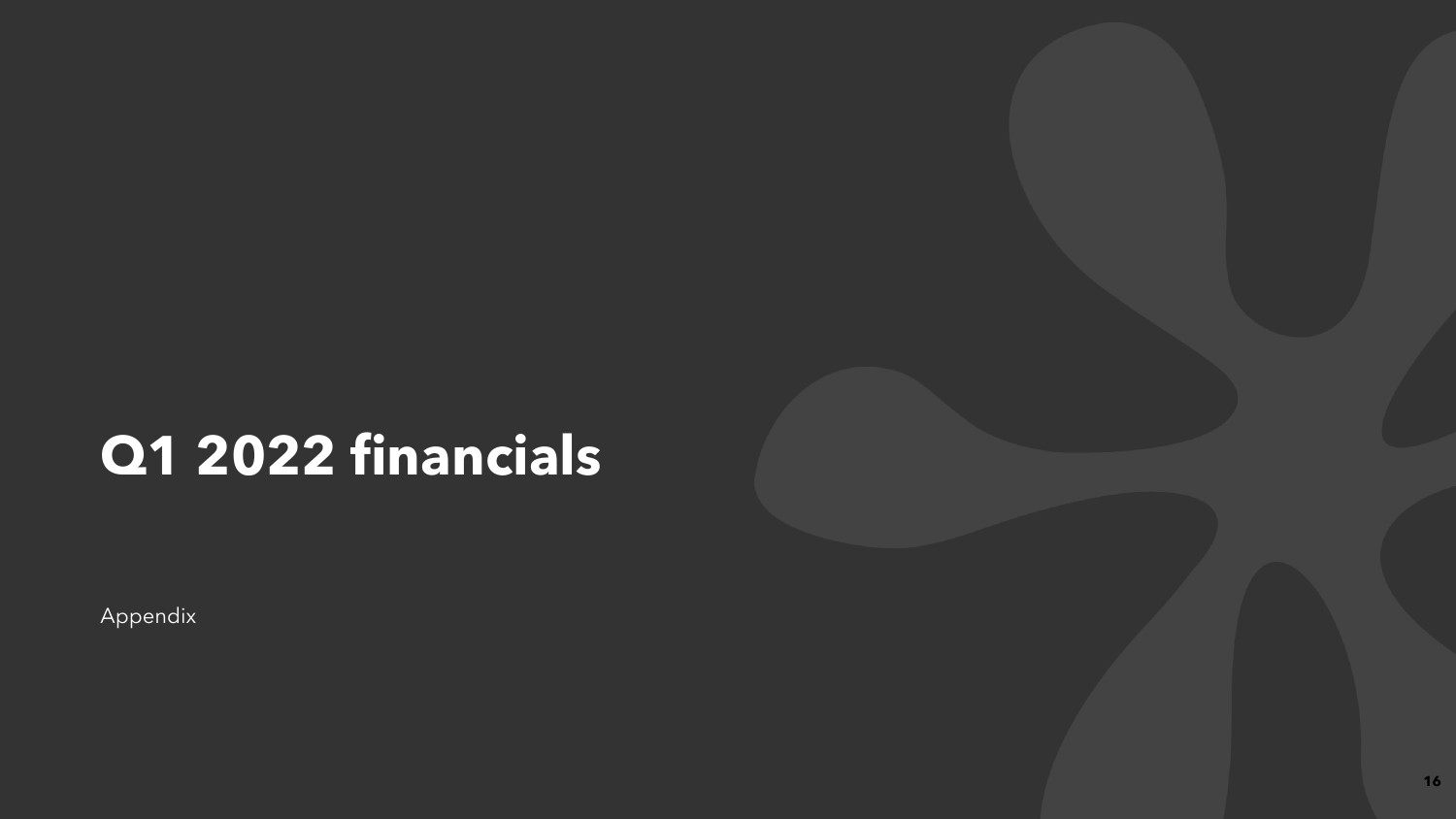### Profit and loss statement

| (Amounts in NOK thousand)                                      | Q1 2022 | Q1 2021 | FY 2021  |
|----------------------------------------------------------------|---------|---------|----------|
|                                                                |         |         |          |
| Operating revenues                                             | 7713    | 3 1 1 0 | 24 042   |
| Cost of materials                                              | 4 3 4 5 | 2 2 6 5 | 14 5 24  |
| <b>Gross result</b>                                            | 3 3 6 7 | 844     | 9519     |
|                                                                |         |         |          |
| Employee benefit expenses                                      | 5825    | 4 1 2 4 | 19013    |
| Other operating expenses                                       | 5 5 4 7 | 4735    | 23 586   |
| <b>Operating expenses</b>                                      | 11 372  | 8859    | 42 599   |
|                                                                |         |         |          |
|                                                                |         |         |          |
| Operating result before depreciation and amortisation (EBITDA) | $-8005$ | $-8015$ | $-33081$ |
| Depreciation and amortisation                                  | 1713    | 798     | 3463     |
| <b>Operating result (EBIT)</b>                                 | $-9718$ | $-8813$ | $-36543$ |
|                                                                |         |         |          |
| <b>Financial income and expenses</b>                           |         |         |          |
| Financial income                                               | 2 4 3 5 | 4 7 7 0 | 9858     |
| Financial expenses                                             | 1725    | 777     | $-365$   |
| <b>Net financial items</b>                                     | 709     | 3994    | 10 223   |
|                                                                |         |         |          |
| Result before tax                                              | $-9009$ | $-4819$ | $-26321$ |
| Income tax expense                                             |         |         |          |
|                                                                |         |         |          |
| Result for the period                                          | $-9009$ | $-4819$ | $-26321$ |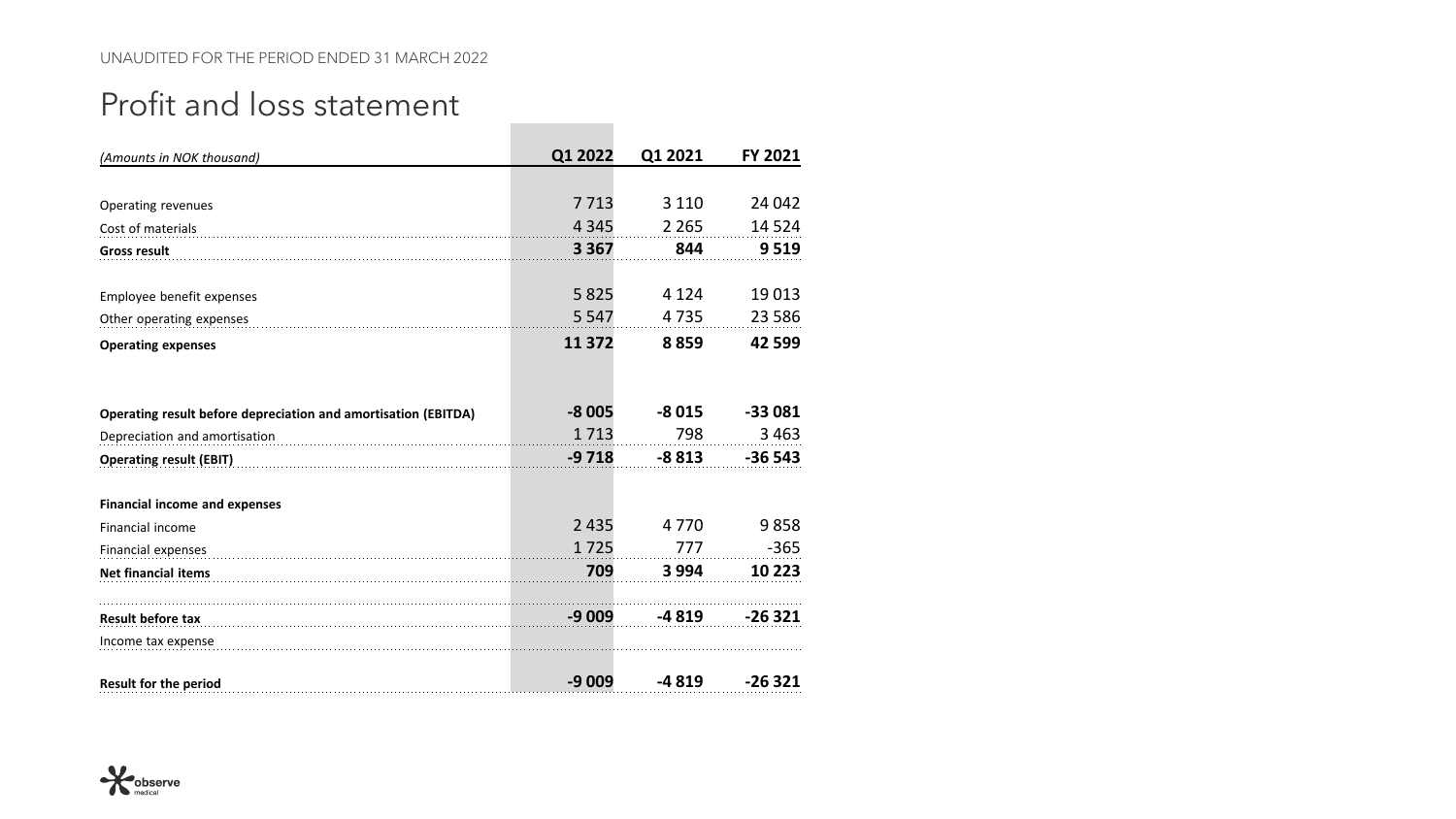### Statement of financial position

| (Amounts in NOK thousand)              | At 31 March 2022 | At 31 March 2021 | At 31 December 2021 |
|----------------------------------------|------------------|------------------|---------------------|
| <b>ASSETS</b>                          |                  |                  |                     |
|                                        |                  |                  |                     |
| <b>Non-current assets</b>              |                  |                  |                     |
| Goodwill                               | 82 134           | 33 933           | 33 870              |
| Intangible assets                      | 101 381          | 19 5 21          | 21 3 28             |
| Tangible assets                        | 3911             | 1 1 8 9          | 1381                |
| <b>Total non-current assets</b>        | 187426           | 54 643           | 56 579              |
|                                        |                  |                  |                     |
| <b>Current assets</b>                  |                  |                  |                     |
| Trade receivables                      | 1442             | 1602             | 1 3 4 8             |
| Inventories                            | 8084             | 6 2 7 4          | 7013                |
| Other receivables and prepaid expenses | 5 5 0 0          | 3 6 0 4          | 3933                |
| <b>Bank deposits</b>                   | 70 992           | 7 2 3 5          | 2864                |
| <b>Total current assets</b>            | 86017            | 18715            | 15 1 58             |
| <b>Total assets</b>                    | 273 444          | 73 358           | 71 737              |
|                                        |                  |                  |                     |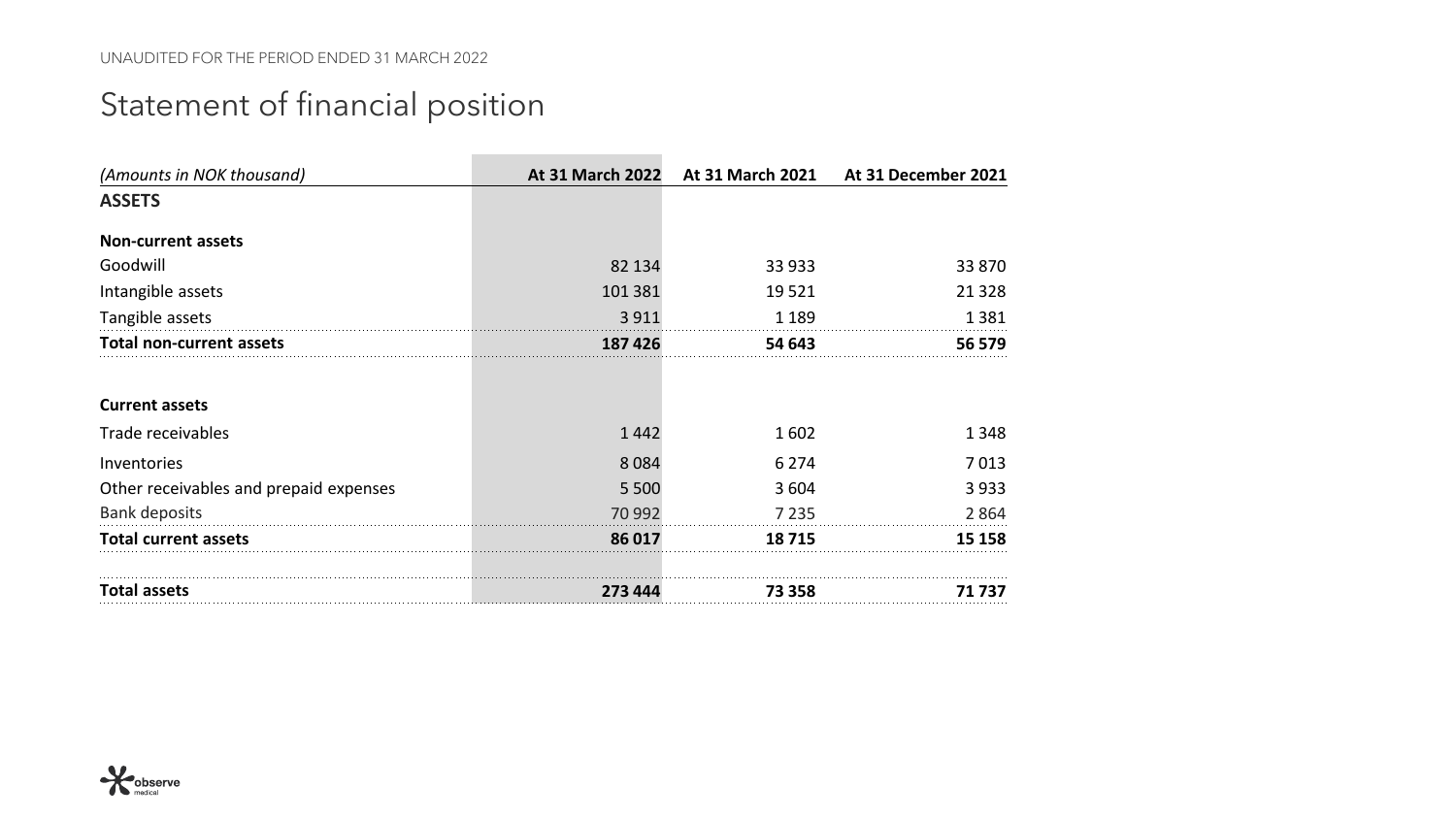### Statement of financial position

| (Amounts in NOK thousand)                      | At 31 March 2022 |          | At 31 March 2021 At 31 December 2021 |
|------------------------------------------------|------------------|----------|--------------------------------------|
| <b>EQUITY AND LIABILITIES</b>                  |                  |          |                                      |
| Total equity                                   | 177938           | 6 6 3 2  | -14 122                              |
| <b>Non-current liabilities</b>                 |                  |          |                                      |
| Non-current lease liabilities                  | 1683             | 610      | 550                                  |
| Contingent consideration                       | 13 3 4 4         | 22 3 6 8 | 13031                                |
| Non-current interest bearing liabilities       | 42819            | 35 5 17  | 0                                    |
| <b>Total non-current liabilities</b>           | 57845            | 58 4 95  | 13581                                |
| <b>Current liabilities</b>                     |                  |          |                                      |
| Trade payables                                 | 7359             | 2667     | 6 1 6 3                              |
| VAT and other public taxes and duties payables | 4961             | 2618     | 3747                                 |
| Interest bearing current liabilities           | 14795            | 0        | 54 521                               |
| Current lease liabilities                      | 1502             | 310      | 443                                  |
| Other current liabilities                      | 9044             | 2636     | 7405                                 |
| <b>Total current liabilities</b>               | 37 661           | 8 2 3 2  | 72 278                               |
| <b>Total liabilities</b>                       | 95 506           | 66726    | 85860                                |
| <b>Total equity and liabilities</b>            | 273 444          | 73 358   | 71737                                |

**Y**observe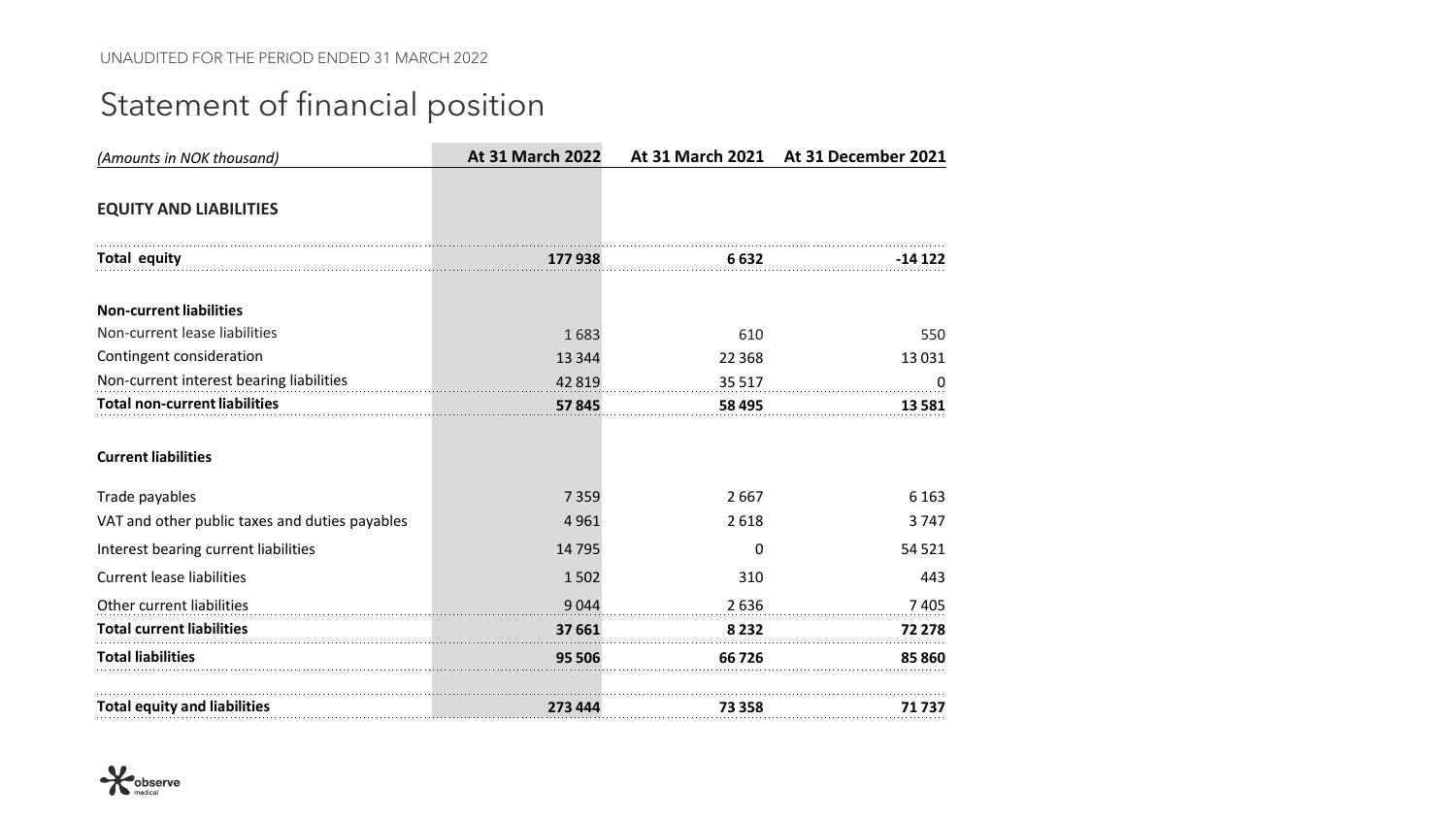### **Cash flow statement**

| (Amounts in NOK thousand)                                   | Q1 2022  | Q1 2021  | FY 2021  |
|-------------------------------------------------------------|----------|----------|----------|
| Cash flow from operating activities                         |          |          |          |
| Result before tax                                           | $-9007$  | $-4819$  | $-26321$ |
| Tax paid                                                    | 86       | $\Omega$ | $-192$   |
| Depreciation and impairment                                 | 1713     | 798      | 3463     |
| Gain(-)/ loss from sale of fixed asset                      | 0        | $\Omega$ | -6       |
| Change in net finance, no cash effect                       | 314      | $-4065$  | $-6144$  |
| Change in inventories                                       | 573      | 894      | 145      |
| Change in trade receivables and other receivables           | $-824$   | $-2.187$ | $-2103$  |
| Change trade account payables and other current liabilities | $-1486$  | $-1401$  | 9031     |
| Net cash flow from operating activities                     | $-9777$  | $-10781$ | $-22126$ |
|                                                             |          |          |          |
| Cash flow used in investing activities                      |          |          |          |
| Net cash effect of business combination                     | $-49261$ | $\Omega$ | $\Omega$ |
| Purchase / disposal of tangible and intangible assets       | $-1398$  | $-565$   | $-4886$  |
| Net cash flow used in investing activities                  | $-50659$ | $-565$   | $-4886$  |
| Cash flow from financing activities                         |          |          |          |
| Change in net interest bearing debt                         | $-23259$ | 0        | 16 509   |
| Net proceeds from share issue                               | 155 597  | $\Omega$ | 0        |
| Payments of lease liabilities                               | $-1309$  | $-69$    | $-429$   |
| Net cash flow from financing activities                     | 131029   | -69      | 16079    |
| <b>Exchange rate fluctuations</b>                           | $-2465$  | $-296$   | $-5149$  |
| Change in cash                                              | 68 1 28  | $-11710$ | $-16081$ |
| Bank deposits start of period                               | 2864     | 18 945   | 18945    |
| <b>Bank deposits end of period</b>                          | 70992    | 7 2 3 5  | 2864     |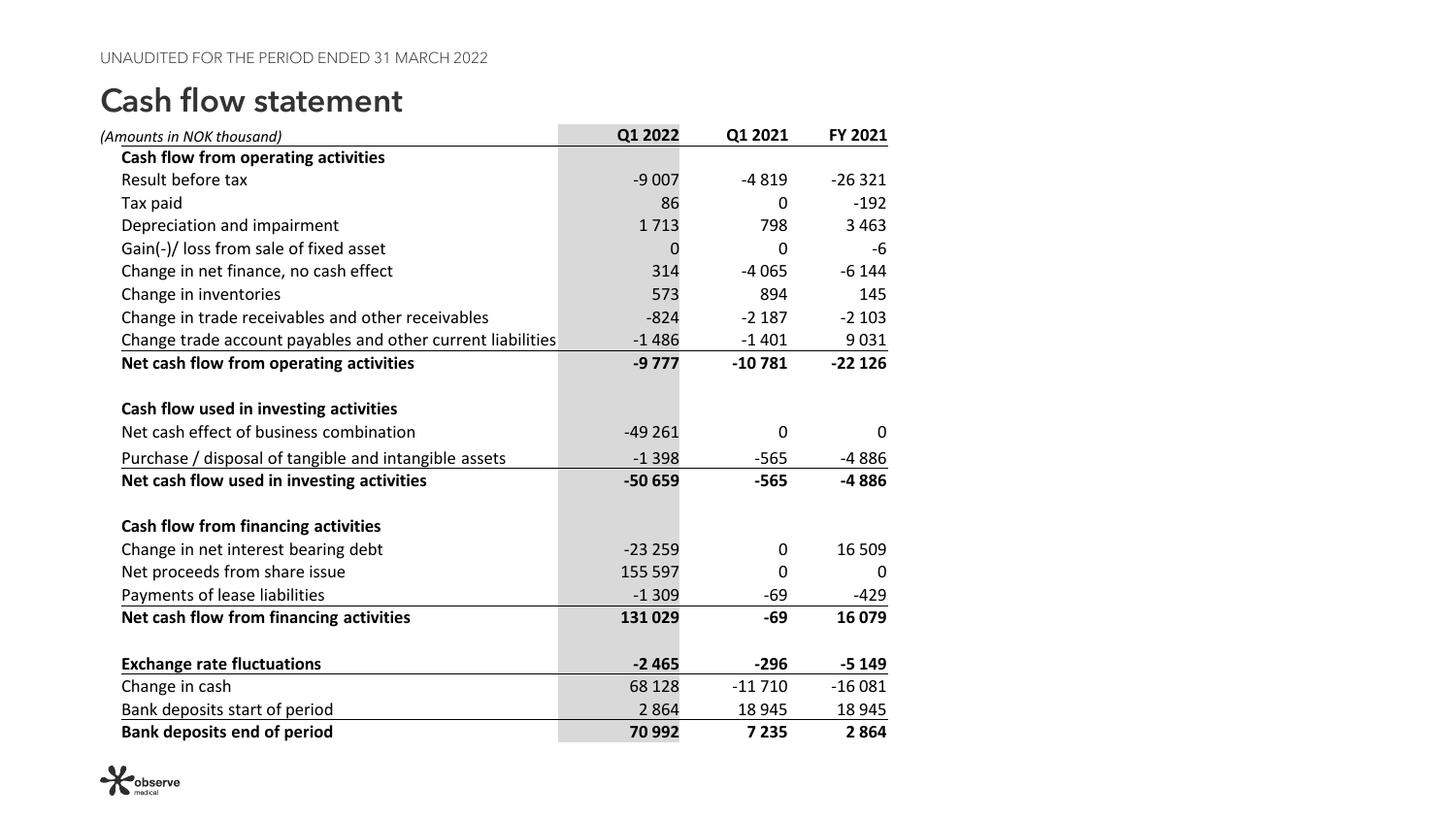### **Top 20 shareholders**

| Rank | <b>Name</b>                        | <b>Number of shares</b> | % of top 20 | % of total | Country         |
|------|------------------------------------|-------------------------|-------------|------------|-----------------|
| 1    | INGERØREITEN INVESTMENT COMPANY AS | 9653680                 | 25.76%      | 18.05%     | Norway          |
| 2    | NAVAMEDIC ASA                      | 4 2 2 2 7 2 7           | 11.27%      | 7.89%      | Norway          |
| 3    | JPB AS                             | 2 830 209               | 7.55%       | 5.29%      | Norway          |
| 4    | RO, LARS                           | 2670762                 | 7.13%       | 4.99%      | Norway          |
| 5    | ELI AS                             | 2 205 058               | 5.88%       | 4.12%      | Norway          |
| 6    | <b>NORDA ASA</b>                   | 2 130 740               | 5.68%       | 3.98%      | Norway          |
| 7    | <b>MP PENSJON PK</b>               | 1701188                 | 4.54%       | 3.18%      | Norway          |
| 8    | ABN AMRO Global Custody Services   | 1551097                 | 4.14%       | 2.90%      | The Netherlands |
| 9    | DnB NOR Bank ASA                   | 1521878                 | 4.06%       | 2.85%      | Norway          |
| 10   | <b>UBS Switzerland AG</b>          | 1430398                 | 3.82%       | 2.67%      | Switzerland     |
| 11   | <b>ALPINE CAPITAL AS</b>           | 1 2 1 3 2 8 1           | 3.24%       | 2.27%      | Norway          |
| 12   | <b>ARTAL AS</b>                    | 1 000 000               | 2.67 %      | 1.87%      | Norway          |
| 13   | DnB NOR MARKETS, AKSJEHAND/ANALYSE | 905 289                 | 2.42%       | 1.69%      | Norway          |
| 14   | <b>CARNEGIE AS</b>                 | 897507                  | 2.39%       | 1.68%      | Norway          |
| 15   | LAPAS AS                           | 805 185                 | 2.15%       | 1.51%      | Norway          |
| 16   | SOLEGLAD INVEST AS                 | 586 668                 | 1.57%       | 1.10%      | Norway          |
| 17   | NORDNET LIVSFORSIKRING AS          | 580 262                 | 1.55%       | 1.08%      | Norway          |
| 18   | SILVERCOIN INDUSTRIES AS           | 574 464                 | 1.53%       | 1.07%      | Norway          |
| 19   | TAJ HOLDING AS                     | 500 847                 | 1.34 %      | 0.94%      | Norway          |
| 20   | <b>TRANBERGKOLLEN INVEST AS</b>    | 500 000                 | 1.33%       | 0.93%      | Norway          |
|      | Total number owned by top 20       | 37 481 240              | 100.00%     | 70.07%     |                 |
|      | <b>Total number of shares</b>      | 53 491 656              |             |            |                 |

![](_page_19_Picture_3.jpeg)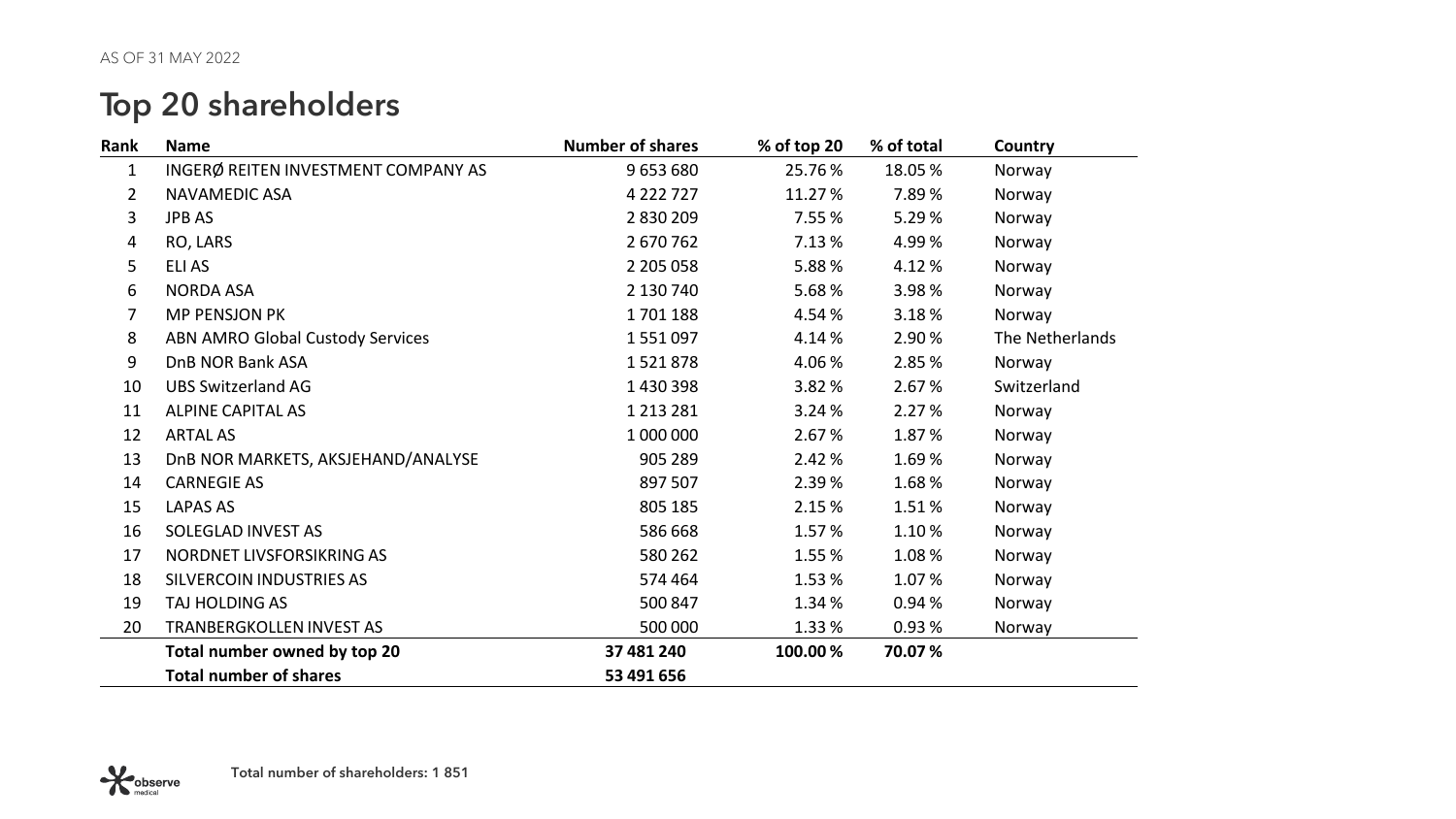### **Definitions of Alternative Performance Measures (APM)**

The APMs are regularly reviewed by management and their aim is to enhance stakeholders' understanding of the company's performance. APMs presented may be determined or calculated differently by other companies.

#### Gross result

Operating revenues less direct cost of materials as cost price, transportation and warehouse cost of materials for sale. Gross result is a sub-total in the condensed consolidated statement of income.

#### EBIT

Earnings before net financial items, results from associates and joint ventures and income tax. EBIT is a sub-total in the condensed consolidated statement of income.

#### EBITDA

Earnings before interest, tax, depreciation and amortization. EBITDA is a sub-total in the condensed consolidated statement of comprehensive income.

#### Operating expenses

Employee benefit expenses plus other operating expenses.

#### Earnings per share

Result after tax divided at average number of outstanding shares over the period.

#### Non-recurring items

Extraordinary or unusual onetime non-recurring expenses or other charges as reflected in the Company's audited consolidated financial statements for the year.